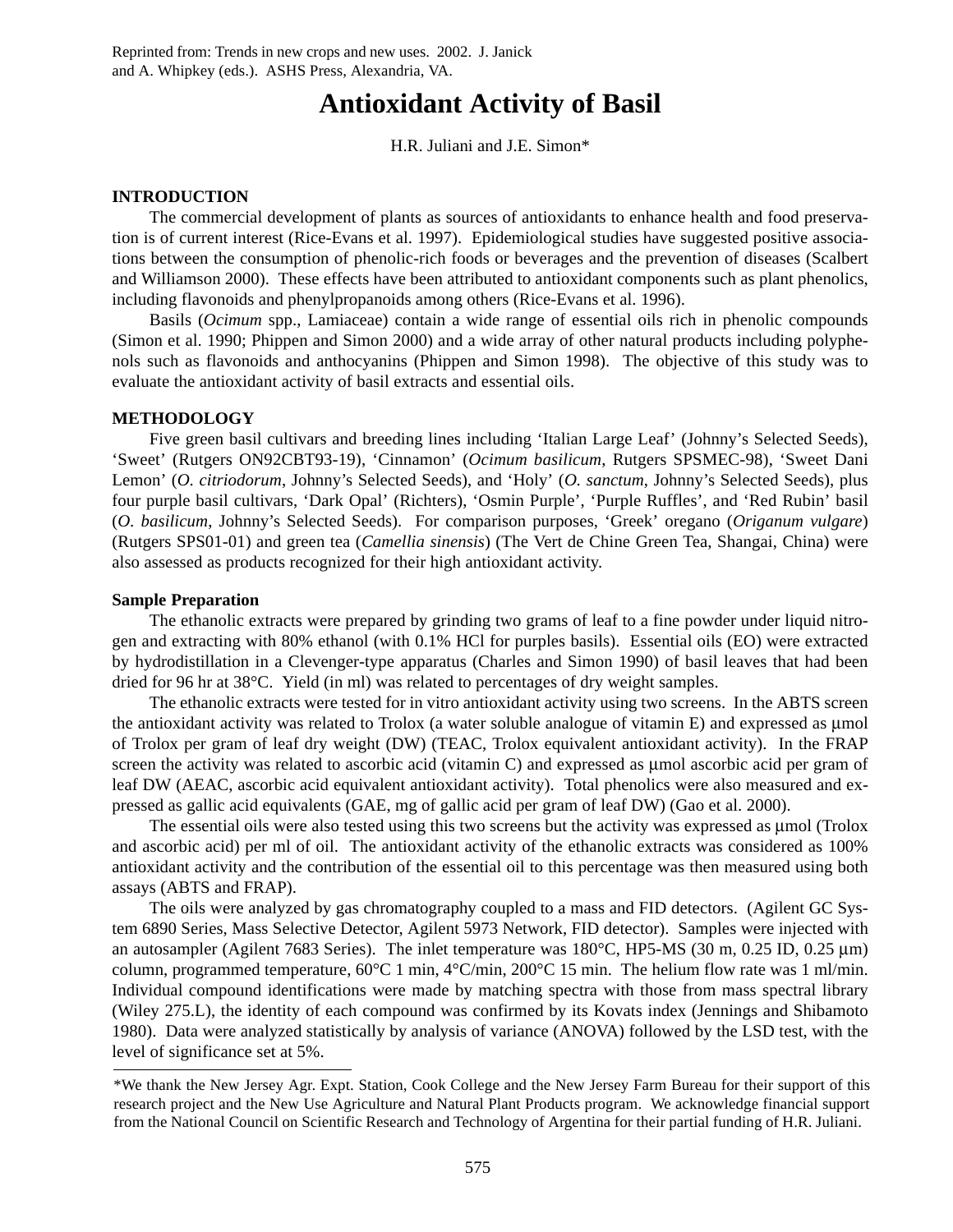# **RESULTS AND DISCUSSION**

#### **Ethanolic Extracts**

Total phenolics were higher in the purple basils than in the green cultivars (Table 1). 'Dark Opal' basil contained the highest concentration (126.2 mg phenolics/g dry weight), in contrast to the other purple cultivars 'Red Rubin' (95.1 mg) and 'Osmin Purple' (81.7 mg). The green cultivars evaluated yielded significantly lower total phenols, varying from 35.6 mg in 'Cinnamon' to 62.9 mg in 'Italian Large Leaf'.

The antioxidant activity of the purple basils, as measured by TEAC, was higher for 'Dark Opal', 'Red Rubin', and 'Purples Ruffles', than for 'Osmin Purple' (Table 1). Antioxidant activity was much lower in the green basils. Antioxidant activity as measured by the second screen, AEAC, showed the same trends, with 'Dark Opal', 'Purples Ruffles', and 'Red Rubin' exhibiting the highest activity, significantly lower activity in 'Osmin Purple', and the lowest activity observed in the green basils (Table 1).

There was a strong relationship between the total phenolic content and the antioxidant activity expressed as TEAC ( $R^2=0.93$ ) and FRAP ( $R^2=0.82$ ). These results suggest that the antioxidant activity in basils is largely due to the presence of phenolic components. The same relationship was also observed between phenolics and antioxidant activity in rosehip extracts (Gao et al. 2000).

#### **Essential Oils**

Among the essential oils extracted from the basil cultivars, the highest antioxidant activity was found in the Sweet basil essential oils, with significantly lower activity observed in the essential oils from 'Dark Opal' and 'Osmin purple', and much lower activity in the 'Lemon', 'Purple Ruffles', Italian Large Leaf', 'Cinnamon', and 'Holy Basil' oils (Table 2).

|                         |                                   | Antioxidant activity  |                   |  |  |
|-------------------------|-----------------------------------|-----------------------|-------------------|--|--|
| Cultivar                | <b>Phenolics</b><br>$(GA^z/g DW)$ | $\mu$ mol Trolox/g DW | $\mu$ mol AA/g DW |  |  |
| <b>Basil</b>            |                                   |                       |                   |  |  |
| Cinnamon                | 35.6 g <sup>y</sup>               | 199 g                 | $282$ gh          |  |  |
| Dark Opal               | 126.2 a                           | 547 bc                | 726 a             |  |  |
| Holy                    | 51.1 f                            | $297$ fg              | $420$ efg         |  |  |
| Italian Large Leaf      | 62.9 <sub>ef</sub>                | 354 ef                | $459$ def         |  |  |
| <b>Sweet Dany Lemon</b> | 55.8 ef                           | 206 g                 | 254 h             |  |  |
| Osmin Purple            | 81.7 cd                           | 440 de                | 582 bcd           |  |  |
| <b>Purple Ruffles</b>   | 92.6 bc                           | 497 bcd               | 694 ab            |  |  |
| Red Rubin               | 95.1 bc                           | 562 b                 | 803 a             |  |  |
| Sweet                   | 55.7 ef                           | $296$ fg              | $401$ fg          |  |  |
| Oregano                 |                                   |                       |                   |  |  |
| Greek                   | 92.6 <sub>bc</sub>                | 670 a                 | 544 cde           |  |  |
| Tea                     |                                   |                       |                   |  |  |
| Green                   | 256.4 h                           | 3028 h                | 2205 i            |  |  |

Table 1. Phenolic content and antioxidant activity of basil, oregano, and tea.

z Gallic acid.

y Values sharing the same letter within a column do not differ statistically according to LSD test  $(p=0.05)$ .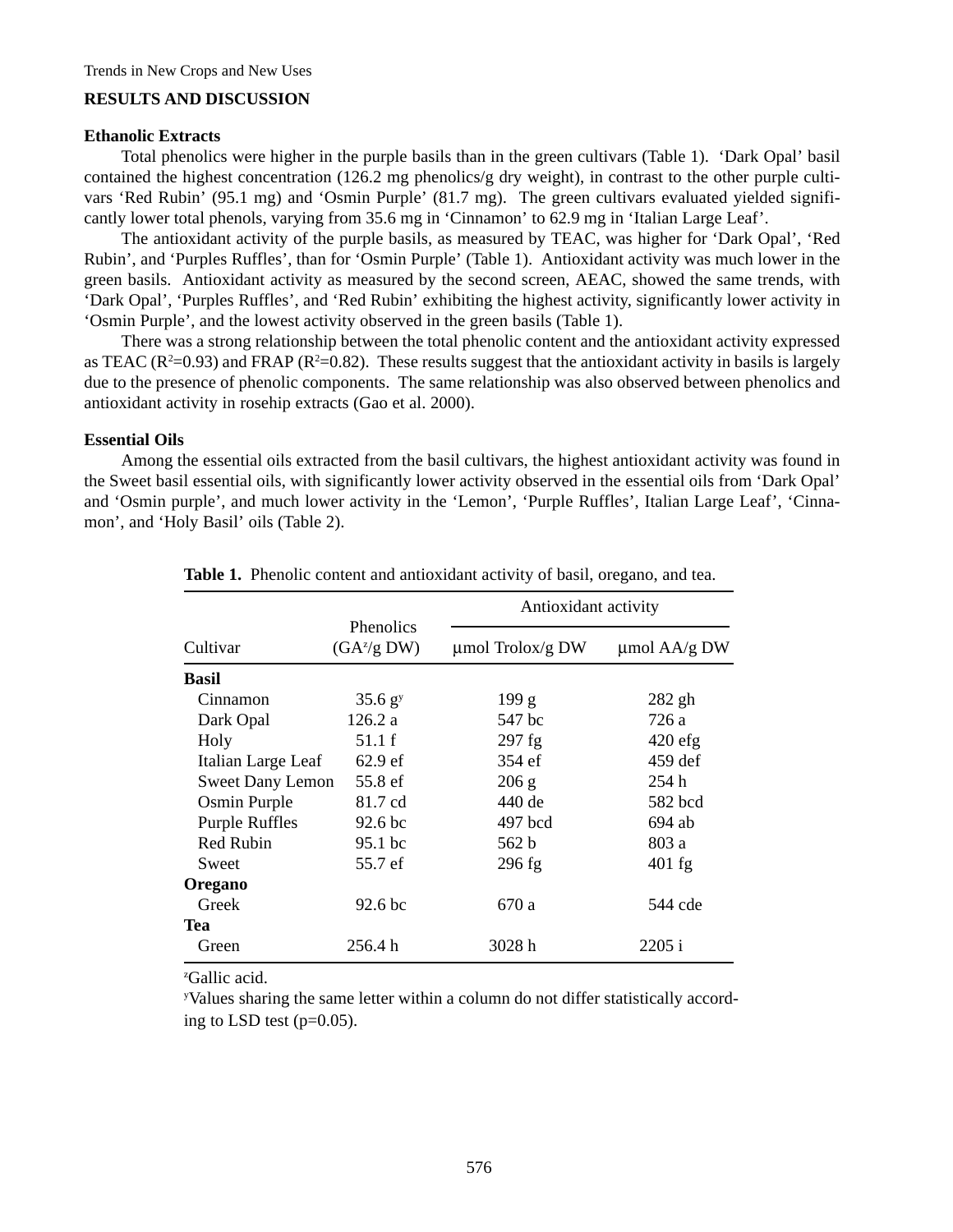|                         |                                      | Antioxidant activity                      |          |                    |        |  |  |
|-------------------------|--------------------------------------|-------------------------------------------|----------|--------------------|--------|--|--|
|                         |                                      |                                           |          | Contribution of EO |        |  |  |
| Cultivar                | Essential oil content<br>mEO/100 gDW | $\mu$ mol Trolox/ml EO $\mu$ mol AA/ml EO |          | % ABTS             | % FRAP |  |  |
| <b>Basil</b>            |                                      |                                           |          |                    |        |  |  |
| Cinnamon                | 1.4 abcd                             | 171e                                      | 394 de   | 1.2                | 2.0    |  |  |
| Dark Opal               | $1.1$ bdef                           | 751 c                                     | 434 de   | 1.5                | 0.7    |  |  |
| Holy                    | 1.0 <sub>def</sub>                   | $127 \text{ ef}$                          | $269$ de | 0.4                | 0.7    |  |  |
| Italian Large Leaf      | 1.7a                                 | 59 ef                                     | $75$ fg  | 0.3                | 0.3    |  |  |
| <b>Sweet Dany Lemon</b> | $1.1$ bcde                           | 41 f                                      | $52$ fg  | 0.2                | 1.1    |  |  |
| Osmin Purple            | 0.9 <sub>ef</sub>                    | 997 b                                     | 876 c    | 1.9                | 1.0    |  |  |
| <b>Purple Ruffles</b>   | $1.1$ cdef                           | 50 <sub>ef</sub>                          | 22 g     | 0.1                | 0.0    |  |  |
| <b>Red Rubin</b>        | 0.6f                                 | 79 ef                                     | $78$ fg  | 0.1                | 0.0    |  |  |
| Sweet                   | $1.1$ bcde                           | 1105 b                                    | 2125a    | 4.1                | 5.9    |  |  |
| Oregano                 |                                      |                                           |          |                    |        |  |  |
| Greek                   | 1.6ab                                | 1577 a                                    | 1447 b   | 5.0                | 4.3    |  |  |

**Table 2.** Content and antioxidant activity of basil and oregano essential oils and contribution of essential oils (%) to total antioxidant activity in ABTS and FRAP assays.

<sup>z</sup>Values sharing the same letter within a column do not differ statistically according to LSD test (p=0.05).

The chemical composition showed a close relationship between the relative percentage of eugenol and the antioxidant activity in both assays (Table 3). All basil oils contained less than 18% eugenol. The highest antioxidant activity was observed in oregano essential oil, due to its high levels of carvacrol (70%). The 'Italian Large Leaf', 'Purple Ruffles', 'Cinnamon', and 'Lemon' basil oils showed a very low antioxidant activity, and all contained low concentrations of eugenol.

In all basils, the essential oil contribution to the total antioxidant activity was low, varying from 0.05% in 'Purples Ruffles' to 5.9% in 'Sweet' basil (FRAP) and from 0.1% in 'Purples Ruffles' to 4% (ABTS) in 'Sweet' basil. In 'Greek' oregano, the essential oil contribution to the overall antioxidant activity was also found to be only ca. 5%. These results strongly suggest that the main antioxidant activity from these plants does not arise from their essential oils, but rather from other phenolics such as flavonoids in green basils and anthocyanins in purple basils.

In sweet basil, although the antioxidant activity of the ethanolic extract was low, the activity of the oil itself was the highest, as this oil contained the highest amount of eugenol relative to all other samples. However, the contribution of this oil to the antioxidant activity of the ethanolic extract was around 5%, due to the modest concentration of eugenol (18% relative to total essential oil).

Green tea is extremely rich in polyphenolic compounds which can constitute up to 300 mg/g of material (Robertson 1992). 'Dark Opal' basil contained 126 mg, half of the phenolics of our tea sample (256 mg). The antioxidant activity of purple basils was highest, similar to that of 'Greek' oregano. The phenolic content and antioxidant activity of basils were also similar to red and black raspberry (Wang and Lin 2000) and higher than rosehips (Gao et al. 2000).

Given the high relative antioxidant activity of selected basils, these plants could constitute new sources of antioxidant phenolics in the diet, providing 125 mg of gallic acid equivalents, 85–125 mg of Trolox, or 106–140 mg of ascorbic acid equivalents per gram of dry weight. Using biofractionation, current studies are now elucidating the specific basil compounds that contribute to the antioxidant activity.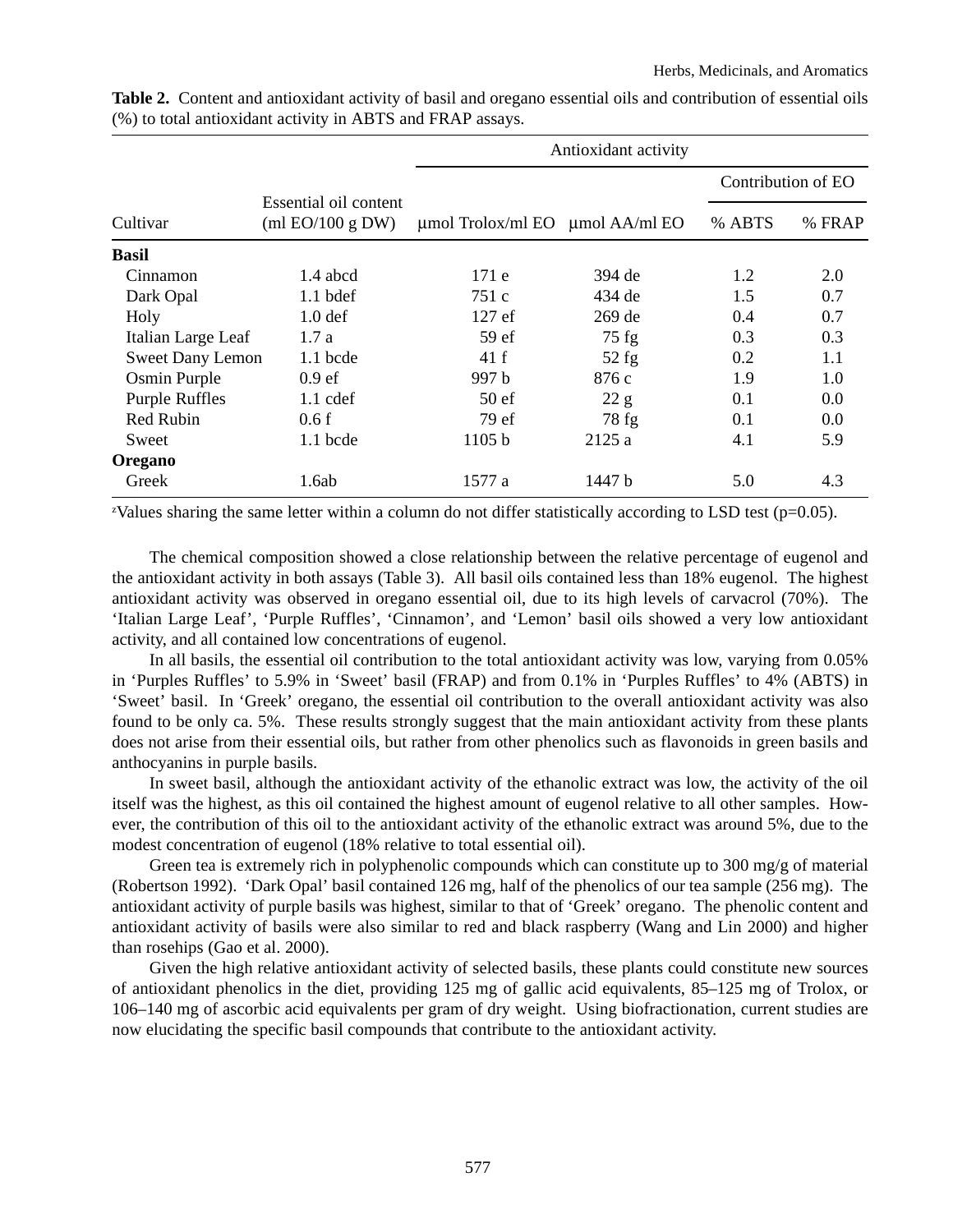# Trends in New Crops and New Uses

|                             |                         | Relative amounts by cultivar (%) |                       |               |                                   |                          |                           |                       |       |                                       |                  |
|-----------------------------|-------------------------|----------------------------------|-----------------------|---------------|-----------------------------------|--------------------------|---------------------------|-----------------------|-------|---------------------------------------|------------------|
| Compounds <sup>z</sup>      | Reten-<br>tion<br>index | Cinna-<br>mon<br>basil           | Dark<br>Opal<br>basil | Holy<br>basil | Italian<br>Large<br>Leaf<br>basil | Osmin<br>Purple<br>basil | Purple<br>Ruffle<br>basil | Red<br>Rubin<br>basil | basil | Sweet<br>Dani<br>Sweet Lemon<br>basil | Greek<br>oregano |
| $\alpha$ -Pinene            | 936                     | 0.10                             | 0.21                  |               | $0.15^{4}$                        | 0.18                     | 0.18                      | 0.08                  | 0.10  |                                       |                  |
| Camphene                    | 951                     |                                  | 0.11                  | 0.10          | tr                                | tr                       |                           |                       | 0.10  |                                       |                  |
| Sabinene                    | 975                     |                                  | 0.27                  |               | tr                                | 0.23                     | 0.26                      | 0.14                  | 0.10  |                                       | 0.96             |
| $\beta$ -Pinene             | 978                     | 0.50                             | 0.62                  | tr            | 0.80                              | 0.53                     | 0.61                      | 0.34                  | 0.10  |                                       |                  |
| Myrcene                     | 991                     | 0.26                             | 0.91                  |               | 0.50                              | 0.77                     | 0.93                      | 0.46                  | 0.10  |                                       |                  |
| 1,8-Cineole                 | 1034                    | 3.60                             | 9.08                  | 0.12          | 7.70                              | 9.81                     | 7.00                      | 9.60                  | 0.80  |                                       | 0.10             |
| cis Ocimene                 | 1039                    | 0.10                             |                       |               |                                   |                          |                           |                       | 0.10  |                                       | 0.72             |
| $\beta$ Ocimene             | 1050                    | 0.60                             | 0.53                  |               |                                   | 0.16                     |                           |                       | 2.60  |                                       | 0.53             |
| $\gamma$ -Terpinene         | 1060                    | 0.30                             | tr                    |               |                                   | tr                       | tr                        |                       |       |                                       | 7.66             |
| Terpinolene                 | 1088                    | 0.15                             | 1.17                  |               |                                   | 1.45                     | 0.79                      | tr                    | 0.20  | 0.10                                  | 0.10             |
| Linalool                    | 1098                    | 13.35                            | 53.42                 | 1.34          | 21.5                              | 55.3                     | 22.1                      | 63.9                  | 36.00 |                                       |                  |
| Camphor                     | 1146                    | 0.44                             | 1.33                  | 0.04          | 0.60                              | 0.79                     |                           |                       | 1.10  |                                       |                  |
| <b>Borneol</b>              | 1166                    | 0.10                             |                       | 3.23          |                                   |                          |                           |                       | 0.70  |                                       | 0.90             |
| Terpineol 4                 | 1179                    | 1.40                             | 0.13                  | 0.09          |                                   | 0.22                     | 0.13                      | 0.14                  | 0.30  | 1.40                                  | 0.26             |
| $\alpha$ -Terpineol         | 1190                    | 0.60                             | 0.99                  | 0.06          |                                   | 1.20                     | 0.69                      | 0.98                  | 0.10  | 0.10                                  | 0.10             |
| Methylchavicol              | 1199                    | 13.10                            |                       | 0.65          | 44.9                              |                          | 52.3                      | 0.13                  |       | 6.19                                  |                  |
| Nerol                       | 1233                    |                                  |                       |               |                                   | tr                       |                           |                       |       | 4.30                                  |                  |
| Neral                       | 1248                    |                                  |                       |               |                                   |                          |                           |                       |       | 25.90                                 | 0.10             |
| Trans-Geraniol              | 1257                    |                                  |                       |               | 0.10                              | 1.40                     |                           |                       |       | 1.20                                  |                  |
| Geranial                    | 1274                    |                                  |                       |               | 0.10                              |                          |                           |                       |       | 33.16                                 | 0.10             |
| Bornylacetate               | 1286                    | 0.20                             | 0.27                  |               | tr                                | 0.33                     | tr                        |                       | 0.20  | 0.10                                  |                  |
| Thymol                      | 1292                    |                                  |                       |               |                                   |                          |                           |                       |       |                                       | 0.50             |
| Carvacrol                   | 1309                    |                                  |                       |               |                                   |                          |                           |                       |       |                                       | 70.0             |
| $\alpha$ -Cubebene          | 1351                    | 0.15                             | 0.10                  | 0.14          |                                   |                          |                           |                       | 0.10  | 0.18                                  |                  |
| Eugenol                     | 1358                    | 0.15                             | 7.29                  | 3.40          | 0.60                              | 8.24                     | 0.29                      | 0.65                  | 18.20 | 0.20                                  |                  |
| $\alpha$ -Copaene           | 1375                    | 0.11                             | 0.24                  | 3.40          |                                   | 0.15                     | 0.09                      | 0.19                  | 0.20  | 0.50                                  |                  |
| $\beta$ -Cubebene           | 1390                    |                                  |                       | 2.10          | 0.13                              | 0.72                     | 0.57                      |                       | 0.10  | 0.40                                  |                  |
| $\beta$ -Elemene            | 1392                    |                                  |                       | 2.20          |                                   |                          |                           | 1.36                  | 1.10  | 0.30                                  |                  |
| Methylcinnamate 1394        |                         | 45.43                            |                       |               |                                   |                          |                           |                       |       |                                       |                  |
| Methyleugenol               | 1404                    | 0.10                             | 3.93                  | 67.45         | 0.90                              | 3.39                     | 0.17                      | 0.18                  | 0.70  |                                       |                  |
| $\beta$ -Caryophyllene 1420 |                         | 0.10                             | 1.43                  | 0.10          |                                   | 0.95                     | 0.09                      | 0.12                  | 0.17  | 4.90                                  | 1.20             |
| $\alpha$ -Bergamontene 1436 |                         | 0.10                             |                       | 0.10          |                                   | 0.51                     |                           |                       |       | 0.90                                  |                  |
| $\alpha$ -Guaiene           | 1440                    | 0.10                             |                       |               |                                   |                          |                           | 7.23                  |       |                                       |                  |
| $\alpha$ -Humulene          | 1455                    | 0.10                             | 0.09                  | 2.40          | 0.40                              | 1.02                     | 0.06                      | 0.06                  | 0.40  | 0.80                                  |                  |
| $\beta$ -Farnesene          | 1458                    | 0.70                             | 1.11                  |               |                                   | 0.18                     | 0.31                      | 0.40                  |       | 0.40                                  |                  |
| Germacrene D                | 1482                    | 2.99                             | 2.60                  | 9.90          | 2.10                              | 2.55                     | 1.49                      | 3.00                  | 5.33  | 6.80                                  | 0.31             |
| $\beta$ -Selinene           | 1488                    |                                  |                       |               |                                   |                          |                           |                       |       | 2.40                                  |                  |
| $\alpha$ -Selinene          | 1496                    |                                  |                       |               |                                   |                          |                           |                       |       | 2.26                                  |                  |
| Biclogermacrene             | 1496                    | 1.66                             |                       |               | 0.80                              | 1.11                     | 0.69                      | 1.07                  | 2.20  |                                       |                  |
| δ-Guaiene                   | 1506                    | 2.30                             |                       | 3.24          | 0.70                              | 1.38                     |                           | 2.02                  | 2.40  | 0.18                                  |                  |
| $\beta$ -Bisabolene         | 1509                    |                                  | 1.87                  |               |                                   |                          |                           |                       |       | 0.10                                  | 1.18             |
| $\gamma$ -Cadinene          | 1515                    | 1.44                             |                       |               | 1.15                              |                          |                           |                       |       |                                       |                  |
| $\alpha$ -Amorphene         | 1516                    |                                  |                       |               |                                   |                          |                           | 1.16                  | 3.26  |                                       |                  |
| 7 epi-a-Salinene            | 1518                    |                                  | 1.32                  |               |                                   |                          |                           |                       |       | 0.10                                  |                  |
| δ-Cadinene                  | 1525                    |                                  | 0.26                  | 0.60          | 0.26                              |                          | 0.37                      | 0.76                  | 0.50  | 0.27                                  | 0.10             |

|  |  | Table 3. Chemical composition of basil and Greek oregano essential oils. |  |
|--|--|--------------------------------------------------------------------------|--|
|  |  |                                                                          |  |

z Compounds are listed in order of elution on HP-5MS.